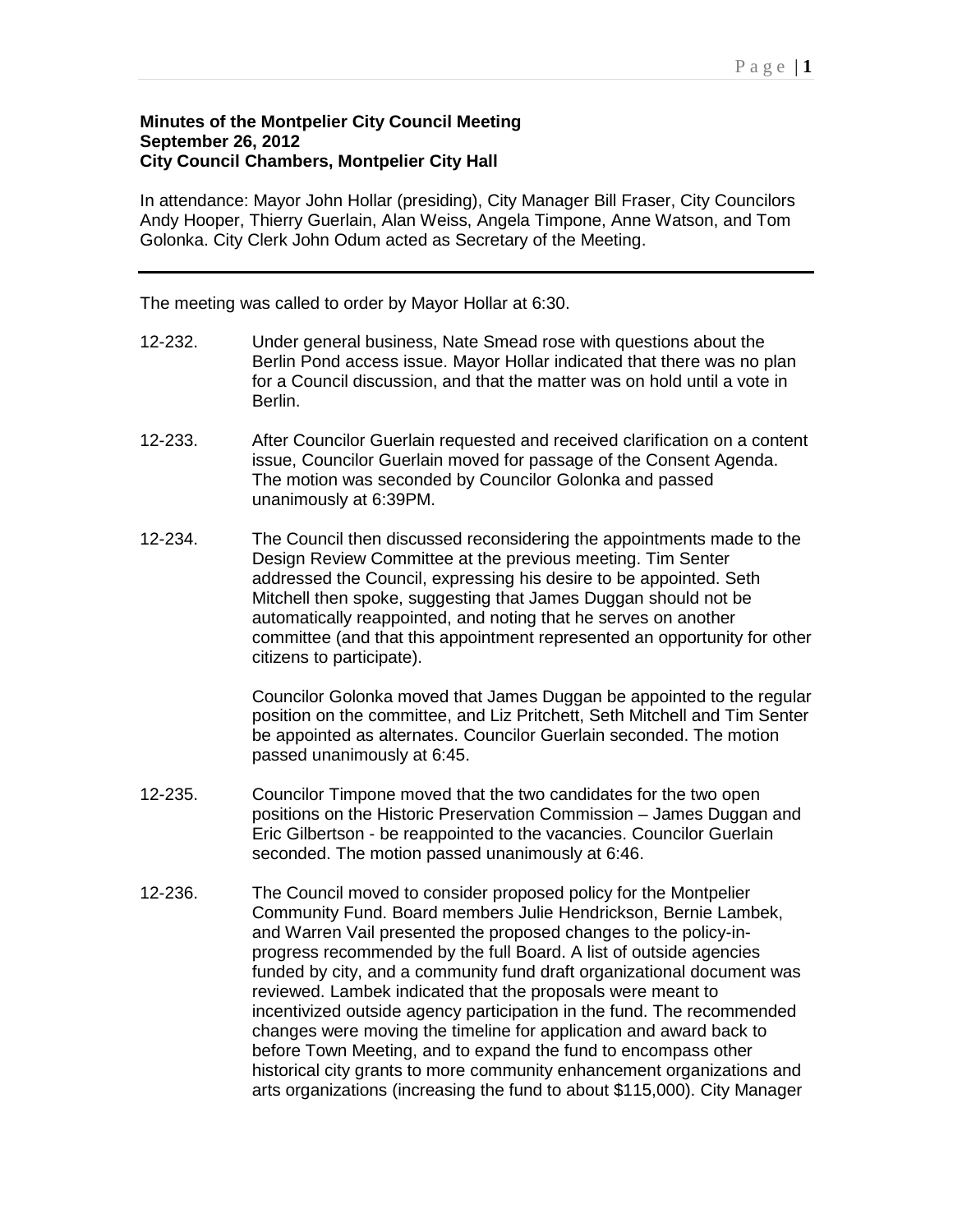Fraser noted that arts funding was largely event-driven, and was a combination of individual and organizational grants.

Mayor Hollar and Councilor Golonka expressed reservations, particularly around the proposed change in timing and its possible conflation with the budget process.

Councilor Weiss expressed concerns about the adequacy of the planned reporting process for Fund participants, while City Manager Fraser noted that event-driven arts grants might not be a clean fit into the fund. Councilor Golonka expressed his opinion that the proposed modifications were significant enough that the matter should be continued to the next meeting. Councilor Weiss also referred to the fact that an individual would not be bound by any agreement not to place a funding request on a ballot on behalf of an outside agency that had agreed not to engage in the ballot process themselves.

Councilor Weiss moved that the Council accept the report including the changes. The motion died for lack of a second at 7:26.

After some discussion of the current process of awarding city arts grants, Councilor Hooper moved that the issue be tabled at 7:31. At 7:32, Hooper withdrew his motion. The Council decided not to take action, and to revisit the matter at the next meeting.

12-238. The Council moved to agenda item 8. Gwen Hallsmith & Casey introduced a proposal for a Community and Economic Development Committee. The idea was introduced by the City Manager, and expanded on by Hallsmith.

> Councilor Timpone spoke positively of the idea, but expressed concern that the committee could meander and/or be unfocused.

Mayor Hollar was concerned that the committee's work would prove an unproductive parallel to the work of the City Council. Fraser responded by suggesting the Committee could work to implement the Council's broader goals, by working to particularize those goals into specific action proposals.

The Mayor indicated he was dubious about the proposal. Councilor Watson noted her concern about the size of the committee, but was warm to the general idea. Councilor Golonka was also concerned that the committee would be unwieldy and be overly burdensome to staff.

Councilor Weiss shared his thoughts on the approach such a committee could take, but also expressed concerns with expanding a committeestyle dynamic to issues inappropriately or needlessly. Councilor Guerlain was concerned that the committee could end up generating further work for the council, rather than taking burdens away. Fraser agreed that such a result would be contrary to the committee's goals and would constitute a failure on its part.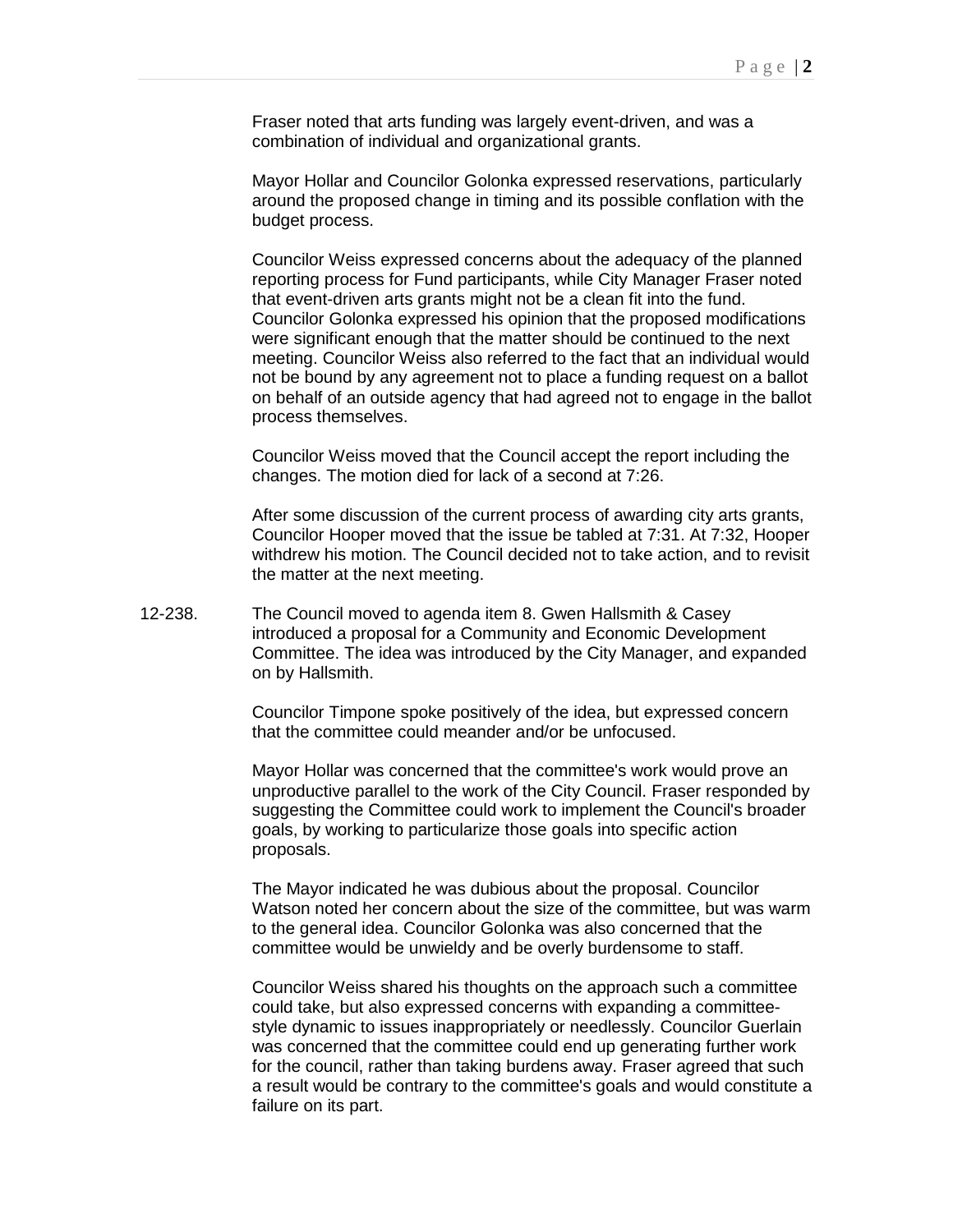Councilor Weiss suggested the group refine its proposal and return. The Council did not act on the recommendation.

12-237. For Item 7, Gwen Hallsmith was joined by Clancy DeSmet and Jon Anderson to discuss the ongoing redevelopment of the zoning ordinances. Mayor Hollar invited the group to bring potentially controversial elements of their work to the Council as they arise, rather than simply holding off until the entire process was complete. Councilor Golonka strongly agreed, noting the potential for deviations from state guidelines on wetlands classifications, and waxing cautious about the possible implications for both city staff, as well as potential developers.

> Golonka and Hallsmith engaged in a lengthy back and forth on the topic, as well as a discussion on what the demands of the City Master Plan are. Mayor Hollar noted that the decisions of previous City Councils would not necessarily bind this Council, noting that there are significant political controversies that could come into play. Councilors repeated the Mayor's desire that potential points of controversy be brought before the Council as the process develops, rather than at the conclusion of the process.

12-241. The Mayor directed the Council to take up item 11. Finance Director Sandra Gallup reviewed the City's debt policy, including a report on the current debt levels. There was some confusion over the charts before Councilor Golonka wondered if the revenue projections presented were too optimistic. Gallup believed it was sound, and based on historical trending. The level of pension debt, as well as the payment schedule was scrutinized by Councilor Guerlain, with particular notice paid to the fact that the city is not currently paying on the principle.

> Councilor Guerlain applauded the report, but was concerned about financial flexibility while the City was near its self-imposed debt limit. Councilor Weiss noted the citizen Budget Committee was also looking at city indebtedness and would address it in its upcoming report. After significant discussion, City Manager Fraser defended the budgetary approach to capital improvements in the context of the discussion, noting that financial conditions are tipping back to an increased flexibility which should allow the city to focus more resources on roads.

- 12-239. At 9:19, Councilor Weiss moved approval of the proposed time, date and location for the General Election and Special City Meeting (7:00AM-7:00PM, November 6<sup>th,</sup>, City Hall auditorium). Councilor Timpone seconded. The motion passed unanimously at 9:20.
- 12-240. Councilor Weiss expressed concerns about the wording of the Special City Meeting warning as it related to the redistricting ordinance as passed by the Council. City Clerk Odum acknowledged the appearance of a technical contradiction, but assured the Council that the wording had been reviewed by City Attorney Paul Guiliani. Councilor Weiss moved approval of the warning. Councilor Hooper seconded the motion, which passed unanimously at 9:26.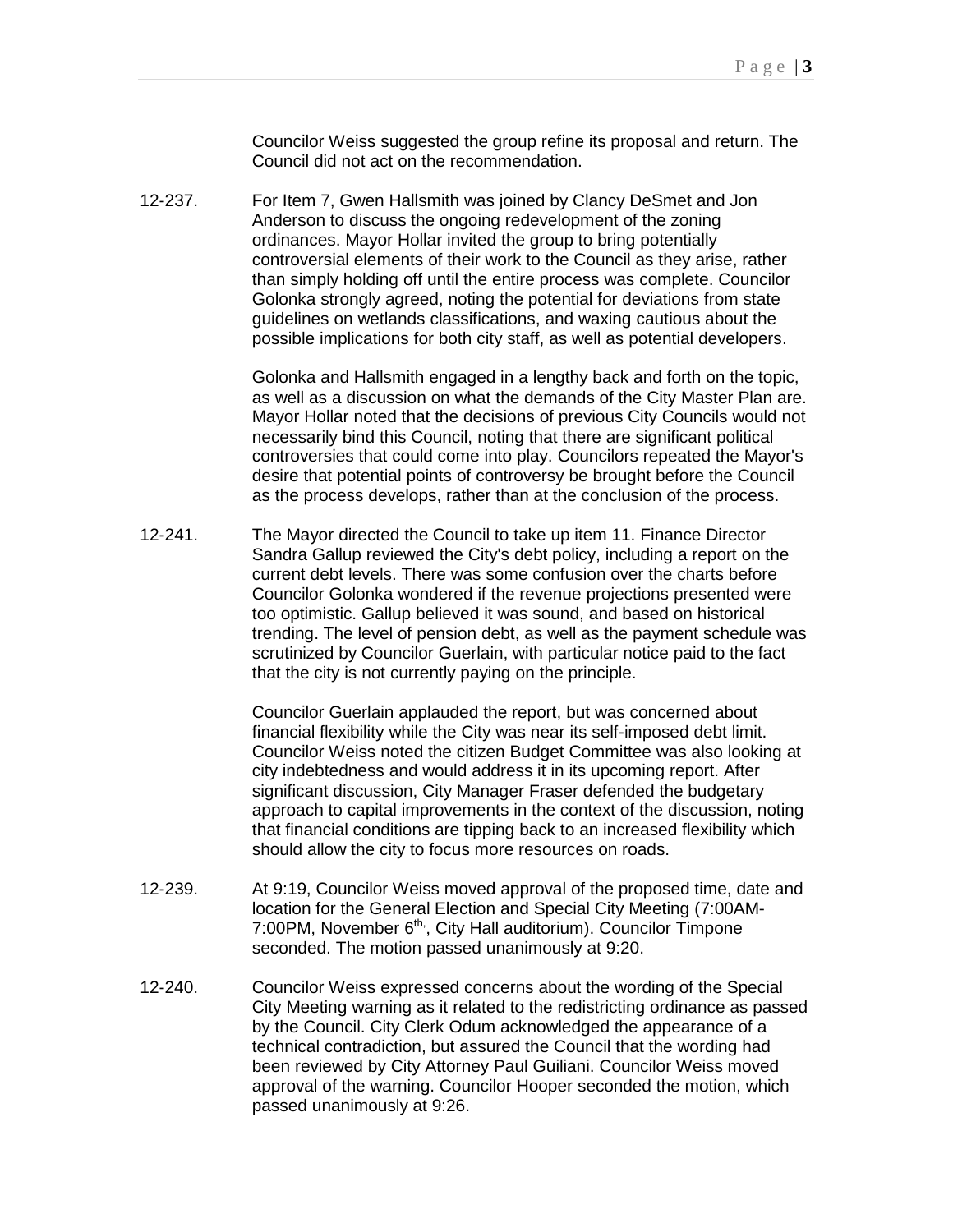12-242. Under council updates, Councilor Guerlain asked the City Manager about an unspecified illegal use of city water. City Manager Fraser indicated it was being dealt with, that the alluded-to use had been terminated, and the city would respond. He noted the possibility of civil or criminal charges against the person responsible, and that the city would bill for water use. Guerlain also asked if there had been any more members added to the Charter Review Commission (Fraser indicated there was one).

> Councilor Weiss indicated that the Charter Review Committee had met Monday, and that more citizens were likely interested in participating. He indicated the Council would be solicited by the committee for input (staffing was being handled by city Americorps workers).

Councilor Golonka noted the final meeting of the Budget Committee the following night, adding that there was also a meeting of the Regional Public Safety Committee. Golonka indicated he could not attend the latter, and Councilor Weiss indicated he was planning to attend. He noted that the committee was at a crucial point in its work.

Councilor Watson indicated she had been speaking with the City Manager about getting new speakers for the Council Chambers. She reported that the Energy Committee had discussed asking the Council to waive permit fees for pellet stoves, weatherization, and photovoltaics. Council feedback was encouraged.

Councilor Timpone reported that the Housing Task Force would like an opportunity to report directly to the Council.

- 12-243. The Mayor noted that he was meeting on October  $2^{nd}$  with citizens interested in bike issues and encouraged others to participate.
- 12-244. The City Clerk indicated that early voting was underway.
- 12-245. City Manager Fraser reported that his goal was to get the District Heat project out to bid on Friday. He also indicated he had nudged Fairpoint on dealing with the dual light poles, and that he was assured it would be dealt with.

The City Manager indicated the need to set up a Capital Projects Committee meeting, and suggested the dates be worked out outside the City Council meeting.

Fraser then asked if the Council intended to follow a similar budget schedule/consideration process (with regards to reporting by department heads) as last year. Councilor Timpone responded positively, calling the process helpful.

Mayor Hollar hoped the Council would set an overall budgetary target for departments to work towards (rather than work department by department as done in the past) by the second meeting in October.